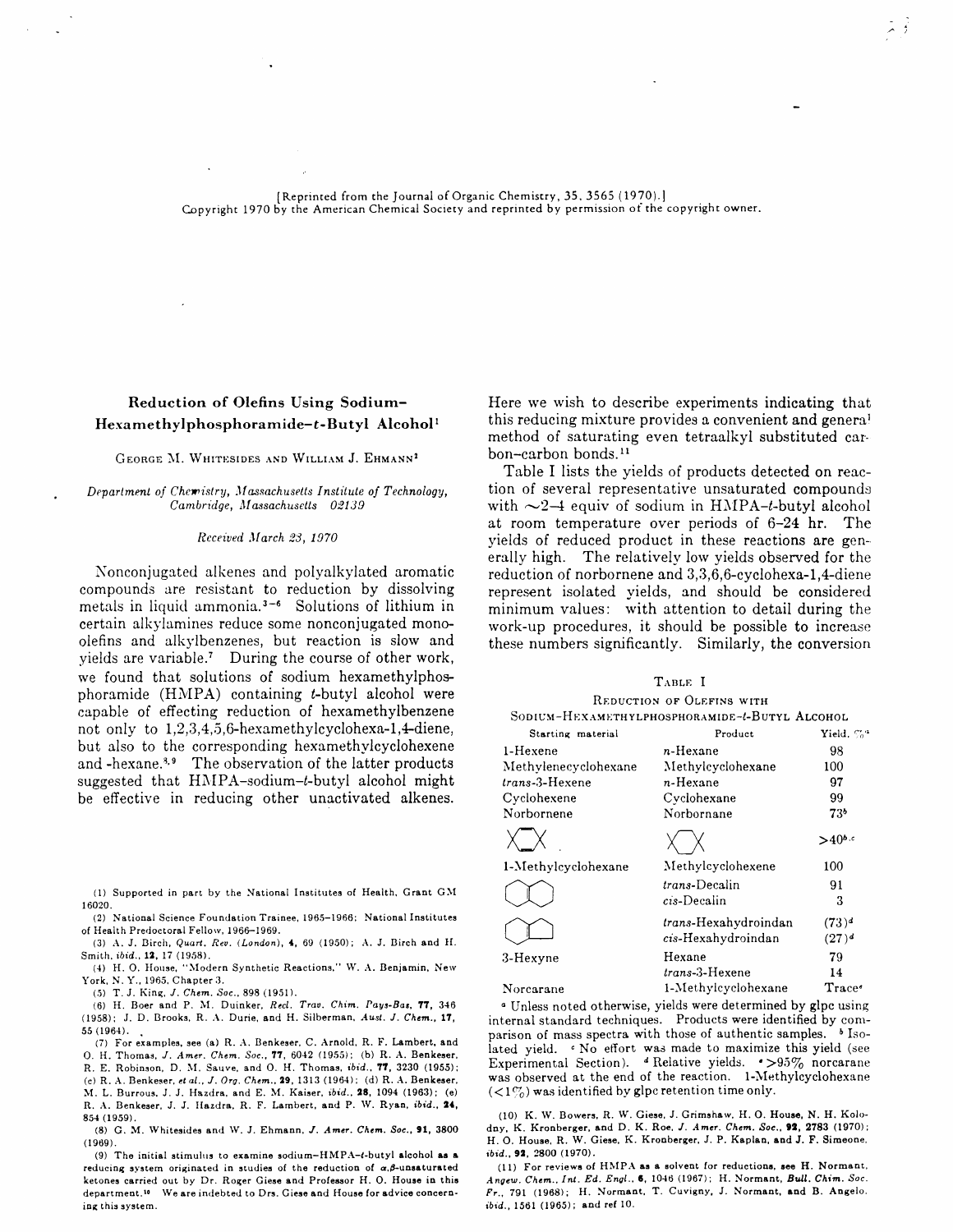of 3-hexyne to *n*-hexane could have been improved by the use of additional sodium. However, reduction of the cyclopropyl ring of norcarane does not appear to be practical under these reaction conditions.

The ratios of products containing cis and trans ring junctures obtained on reduction of  $\Delta^{9,10}$ -octalin and 4.5.6.7-tetrahydroindan indicate that, at least in these cases, the reductions are nonstereospecific. For comparison, the equilibrium ratio of cis- to trans-decalin at room temperature is  $5:95<sup>12</sup>$  and the corresponding ratio for hexahydroindan is 39:61.<sup>13</sup> Hence, the product mixtures formed in these two reductions lie close to equilibrium mixtures. It seems unlikely that cis and *trans* isomers of decalin or hexahydroindan interconvert under these conditions. Thus, the carbanions or organosodium compounds that are presumed to be intermediates in the reductions react, either by virtue of the stereochemistry of their formation or of their subsequent equilibration, to give directly a nearly thermodynamic product distribution.

These reductions in HMPA offer a potentially attractive method of incorporating deuterium into organic molecules. The reduction of olefins using a deuterated alcohol  $(e.g., t\text{-butyl alcohol-O-}d)$  should permit deuteration without the isomerization and scrambling common to catalytic reductions or the expense of deuterated diborane and similar reducing agents. To test the practicality of deuterium incorporation by reduction in HMPA.  $\Delta^{9,10}$ -octalin and 3,3,6,6-tetramethylcyclohexadiene were allowed to react with sodium-HMPA*t*-butyl alcohol-O- $d(93\% d_1, 7\% d_0)$ . The observed deuterium incorporation into the trans-decalin and 1,1,4,4-tetramethylcyclohexane were 1.71 and 1.80 deuterium atoms per olefinic bond, respectively; after correction for the isotopic purity of the *t*-butyl alcohol- $O-d$ , these incorporations become 1.84 and 1.94 deuterium atoms per olefinic bond. Although the hydrogen incorporated into these products may indicate that attack of carbanion or radical on HMPA occurs to some extent, it seems more probable that it reflects isotopic fractionation resulting from a kinetic isotope effect in protonation of intermediate carbanions by alcohol.<sup>14</sup> Regardless, reduction by sodium-HMPA-t-butyl alcohol-O- $d$  holds clear promise as a method of introducing deuterium into certain classes of molecules.

## Experimental Section<sup>15</sup>

General Methods.-All reactions were carried out in flamedried glassware under an inert atmosphere of prepurified nitrogen using standard techniques for handling oxygen- and watersensitive compounds.<sup>16</sup> Tetrahydrofuran was dried by distillation from lithium aluminum hydride under a nitrogen atmosphere. Hexamethylphosphoramide (Fisher Scientific Company) was purified by stirring with sodium at room temperature until a dark blue color persisted and distilling [65° (0.2 Torr)] through a 10-em Vigreux column. Reagent grade t-butyl alcohol was dried by distillation from calcium hydride. Unless otherwise specified, all reagents were obtained commercially and used without further purification.

General Procedure.-Similar procedures were Reductions. used for all of the small-scale reductions described in Table I. A representative procedure is that for 1-hexene. A mixture of 150 mg (6.5 mg-atoms) of sodium cut into small pieces, 18 ml of HMPA, and 0.1141 g (1.4 mmol) of 1-hexene, containing 0.145 g of cyclohexane as an internal glpc standard, was stirred at room temperature until a blue color appeared. To the blue solution was added a 0.3-ml portion of t-butyl alcohol; two additional 0.3ml portions were added at 1.5 hr intervals. After the blue color vanished,  $(\sim 6 \text{ hr})$  the solution was poured into 80 ml of water and extracted with 5 ml of decane. The decane was washed with 50 ml of water and dried  $(MgSO_4)$ . Analysis by glpc using a  $\beta$ ,  $\beta'$ -oxidipropionitrile on Chromosorb W column showed 0.115  $g(95\%)$  of hexane and 0.0052  $g(4\%)$  of 1-hexene.

Reduction of norbornene illustrates the procedure used for larger scale reactions. A mixture of 5.8  $g(0.25 g$ -atom) of sodium and 100 ml of HMPA was stirred until a blue color appeared and 20  $g(0.27 \text{ mol})$  of t-butyl alcohol was added in one portion. After the sodium-HMPA-alcohol solution had been allowed to stir for 5 min at room temperature, a solution of 9.4  $g$  (0.10 mol) of norbornene in 10 ml of HMPA was added slowly over a period of 6 hr at such a rate that the blue color of the HMPA solution never completely disappeared.<sup>17</sup> After completion of the addition, the mixture was stirred for 12 hr, poured into 400 ml of ice water, and extracted with two 20-ml portions of pentane. The organic phase was then distilled through a 10-cm vacuum-jacketed column to yield 7.0 g (73%) of norbornene having bp 105.5-106.5° and mp 86.5-87.5°, and ir spectrum identical with that of an authentic sample. Glpc analysis of the pentane extract, using UC-W98 on Chromosorb W column, showed no trace of unreacted norbornene.

2,2,5,5-Tetramethylcyclohexa-1,3-dione. $-A$  mixture of 60 g  $(0.43 \text{ mol})$  of 5,5-dimethylcyclohexa-1,3-dione (dimedone),  $100$ g (0.72 mol) of potassium carbonate, and 500 ml of methanol was heated at reflux temperature until carbon dioxide evolution had ceased (ca. 30 min). The mixture was cooled to  $0^{\circ}$  and 140 g (0.99 mol) of iodomethane was added slowly over 1 hr. The mixture was heated at reflux temperature for 1 hr, cooled, and poured into 1.1 of water. The water was extracted three times with 500-ml portions of ether and the ether solution dried (Mg- $SO_4$ ) and concentrated under vacuum. The residue was crystallized from hexane to yield 40 g (55%) of 2,2,5,5-tetramethylcyclohexa-1,3-dione having mp 96-97°, lit.<sup>18</sup> mp 98°.

2,2,5,5-Tetramethylcyclohexa-1,3-diol.-To a slurry of 16 g (0.42 mol) of lithium aluminum hydride in 500 ml of dry tetrahydrofuran was added 33  $g(0.2 \text{ mol})$  of 2,2,5,5-tetramethylcyclohexa-1,3-dione in 250 ml of tetrahydrofuran over a period of 1 hr. After the addition was complete, the solution was heated to reflux for 1 hr, cooled, and excess LAH was decomposed by cautious addition of ethyl acetate. The mixture was made acidic with  $20\%$  aqueous hydrochloric acid, the layers were separated, and the solvent was removed under vacuum. The residue was dissolved in 11. of ether, washed with 500 ml of water, dried (Mg- $SO_4$ ), and the ether was removed under vacuum to yield 30 g (90 $\%$ ) of 2,2,5,5-tetramethylcyclohexa-1,3-diol having mp 185-190°; lit.<sup>19</sup> mp for the trans isomer 105-107°; for the cis isomer  $201 - 206^{\circ}$ 

3,3,6,6-Tetramethylcyclohexadiene. $-A$  solution of 25 g (0.15) mol) of 2,2,5,5-tetramethylcyclohexa-1,3-diol and 150  $g(0.79)$ mol) of p-toluenesulfonyl chloride in 450 ml of pyridine was refluxed for 20 hr, poured over ice, and extracted with three 100-ml

<sup>(12)</sup> G. Chiurdoglu and J. L. Jaminet, Bull Soc. Chim. Belges, 62, 448  $(1953).$ 

<sup>(13)</sup> K. R. Blanchard and P. von R. Schleyer, J. Org. Chem., 28, 247  $(1963)$ .

 $(14)$  Y. Pocker and J. H. Exner. J. Amer. Chem. Soc., 90, 6764 (1968).

<sup>(15)</sup> Melting points were determined using a Thomas-Hoover capillary melting point apparatus and are uncorrected. Boiling points are uncorrected. Nmr spectra were run on a Varian T-60 spectrometer. Infrared spectra were taken in sodium chloride cells using a Perkin-Elmer Model 237B grating spectrophotometer. Mass spectra were determined on a Hitachi Perkin-Elmer RMU-6D mass spectrometer. Product mixtures were analyzed by glpc on an F & M Model 810 flame ionization instrument. Products were identified by collecting samples by glpc using an F & M Model 720 instrument equipped with a thermal conductivity detector, and comparing the mass spectra of the collected samples with the spectra of authentic compounds. Microanalysis was performed by Midwest Microlab, Inc., Indianapolis, Ind.

<sup>(16)</sup> D. F. Shriver, "The Manipulation of Air-sensitive Compounds," McGraw-Hill, New York, N.Y., 1969.

<sup>(17)</sup> If the norbornene were added too rapidly to the reducing mixture, the blue color would vanish temporarily, but would return shortly after the addition of norbornene was stooped. If the addition of norbornene were continued after the blue color had vanished, the solution would eventually turn yellow and the blue color would not return, even upon stirring for several days. Sodium did not dissolve appreciably in this yellow solution and the reduction proceeded very slowly, if at all. The same phenomena were noted when the reaction was carried out by the addition of *t*-butyl alcohol to sodium in a solution of norbornene in HMPA.

<sup>(18)</sup> T. G. Halsall and D. B. Thomas, J. Chem. Soc., 2431 (1956).

<sup>(19)</sup> F. W. Grant, R. W. Gleason, and L. H. Bushwellen, J. Org. Chem. 30, 290 (1965).